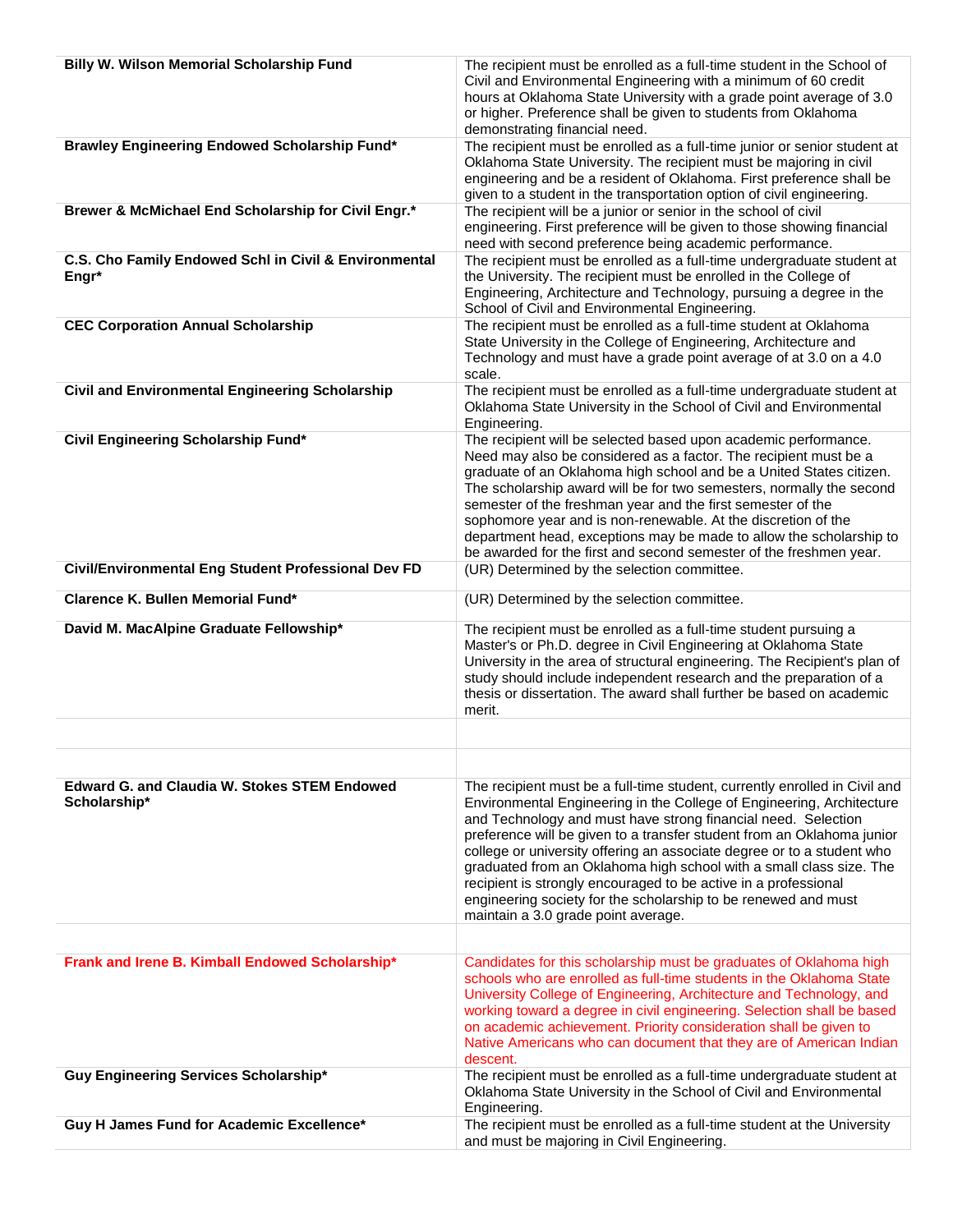| Hugh M. Smith Endowed Scholarship Fund*                       | The recipient must be a full-time student majoring in Civil Engineering<br>at Oklahoma State University. The recipient must be a graduate of an<br>accredited Oklahoma high school. Strong consideration will be given<br>to the donors lineal heirs.                                                                                                                                                                                                                                                                                                                                                                                                                                                                                                                                                                                                                                                                                                                                                                                                    |
|---------------------------------------------------------------|----------------------------------------------------------------------------------------------------------------------------------------------------------------------------------------------------------------------------------------------------------------------------------------------------------------------------------------------------------------------------------------------------------------------------------------------------------------------------------------------------------------------------------------------------------------------------------------------------------------------------------------------------------------------------------------------------------------------------------------------------------------------------------------------------------------------------------------------------------------------------------------------------------------------------------------------------------------------------------------------------------------------------------------------------------|
| James D. and LaVerna L. Cobb Scholarship Fund*                | The recipient(s) must be enrolled as a full-time student(s) in the<br>School of Civil and Environmental Engineering at Oklahoma State<br>University. The recipient(s) must be a resident of Oklahoma.<br>Preference shall be given to a student(s) with demonstrated financial<br>need.                                                                                                                                                                                                                                                                                                                                                                                                                                                                                                                                                                                                                                                                                                                                                                  |
|                                                               |                                                                                                                                                                                                                                                                                                                                                                                                                                                                                                                                                                                                                                                                                                                                                                                                                                                                                                                                                                                                                                                          |
|                                                               |                                                                                                                                                                                                                                                                                                                                                                                                                                                                                                                                                                                                                                                                                                                                                                                                                                                                                                                                                                                                                                                          |
| Joel G. and Nella C. Pitts Memorial Scholarship Fund*         | The recipient must be an engineering freshman enrolled full-time at<br>Oklahoma State University in the College of Engineering, Architecture<br>and Technology. First preference shall be given to students pursuing<br>a civil engineering degree. A) Minimum 2.0 grade point average<br>maintained. B) "Financial Need" Necessary.                                                                                                                                                                                                                                                                                                                                                                                                                                                                                                                                                                                                                                                                                                                     |
| Jon and Glenda Nelson Endowed Scholarship in CIVE*            | The recipient must be enrolled as a full-time undergraduate<br>student at the University. The recipient must be enrolled in the<br>College of Engineering, Architecture and Technology, pursuing a<br>degree in the School of Civil and Environmental Engineering. The size<br>of the award and number of awards may be determined in the<br>discretion of the Selection Committee.                                                                                                                                                                                                                                                                                                                                                                                                                                                                                                                                                                                                                                                                      |
|                                                               |                                                                                                                                                                                                                                                                                                                                                                                                                                                                                                                                                                                                                                                                                                                                                                                                                                                                                                                                                                                                                                                          |
|                                                               |                                                                                                                                                                                                                                                                                                                                                                                                                                                                                                                                                                                                                                                                                                                                                                                                                                                                                                                                                                                                                                                          |
| Keystone Engineering & Land Surveying End Schol Civil<br>Eng* | The recipient must be enrolled as a full-time student at the University.<br>The recipient must be enrolled in the College of Engineering,<br>Architecture and Technology pursuing a degree in civil engineering.<br>Scholarships of at least \$1,000.00 each will be awarded annually.                                                                                                                                                                                                                                                                                                                                                                                                                                                                                                                                                                                                                                                                                                                                                                   |
| King Family Endowed Scholarship*                              | The recipient must be enrolled as a full-time undergraduate student at<br>the University in the College of Engineering, Architecture and<br>Technology majoring in Civil and Environmental Engineering. The<br>recipient must be a junior or senior level student and must have<br>graduated from a high school located in the State of Oklahoma.                                                                                                                                                                                                                                                                                                                                                                                                                                                                                                                                                                                                                                                                                                        |
| Merrel Medley Memorial Scholarship*                           | The recipient of the scholarship will be a Junior or Senior who is<br>enrolled as a full-time student in the Oklahoma State University School<br>of Civil Engineering with a demonstrated financial need and with<br>Oklahoma residency. In considering candidates with equal<br>qualifications, preference in selection shall be given to residents of<br>southwest Oklahoma, other rural sections of Oklahoma of Oklahoma<br>City.                                                                                                                                                                                                                                                                                                                                                                                                                                                                                                                                                                                                                     |
| Moore Civil and Environmental Engineering Scholarship*        | Worthy undergraduate student specializing in civil engineering in the<br>College of Engineering, Oklahoma State University, Stillwater,<br>Oklahoma.                                                                                                                                                                                                                                                                                                                                                                                                                                                                                                                                                                                                                                                                                                                                                                                                                                                                                                     |
| Moreland Herrin Endowed Scholarship Fund*                     | The recipient must be a U.S. citizen and enrolled as a full-time<br>undergraduate student in Civil and Environmental Engineering at<br>Oklahoma State University. Preference shall be given to a non-<br>traditional student, including, but not limited to a student who has<br>transferred to OSU from a community or technical college, who has<br>started their college education at later age or who has interrupted<br>their college education because of military service, raising a child, etc.<br>The recipient must have and maintain a cumulative grade point<br>average of 2.5 or higher (on a 4.0 scale). If the recipient's grade point<br>average falls below the minimum level, he/she will have one semester<br>to raise their overall grade point average to 2.5 or higher. Scholarships<br>will be not less than \$1,000 per year for one student and may be<br>renewed provided the above criteria continue to be met. Increase in<br>the stipend as well as a second \$1,000 scholarship may be awarded if<br>adequate funds exist. |
| N. Brent & Mary Jane Wooten Endowed Scholarship<br>Fund*      | The recipient must be enrolled as a full-time undergraduate student in<br>the School of Civil and Environmental Engineering at Oklahoma State<br>University. Preference shall be given to students from Oklahoma and<br>Kansas.                                                                                                                                                                                                                                                                                                                                                                                                                                                                                                                                                                                                                                                                                                                                                                                                                          |
|                                                               |                                                                                                                                                                                                                                                                                                                                                                                                                                                                                                                                                                                                                                                                                                                                                                                                                                                                                                                                                                                                                                                          |